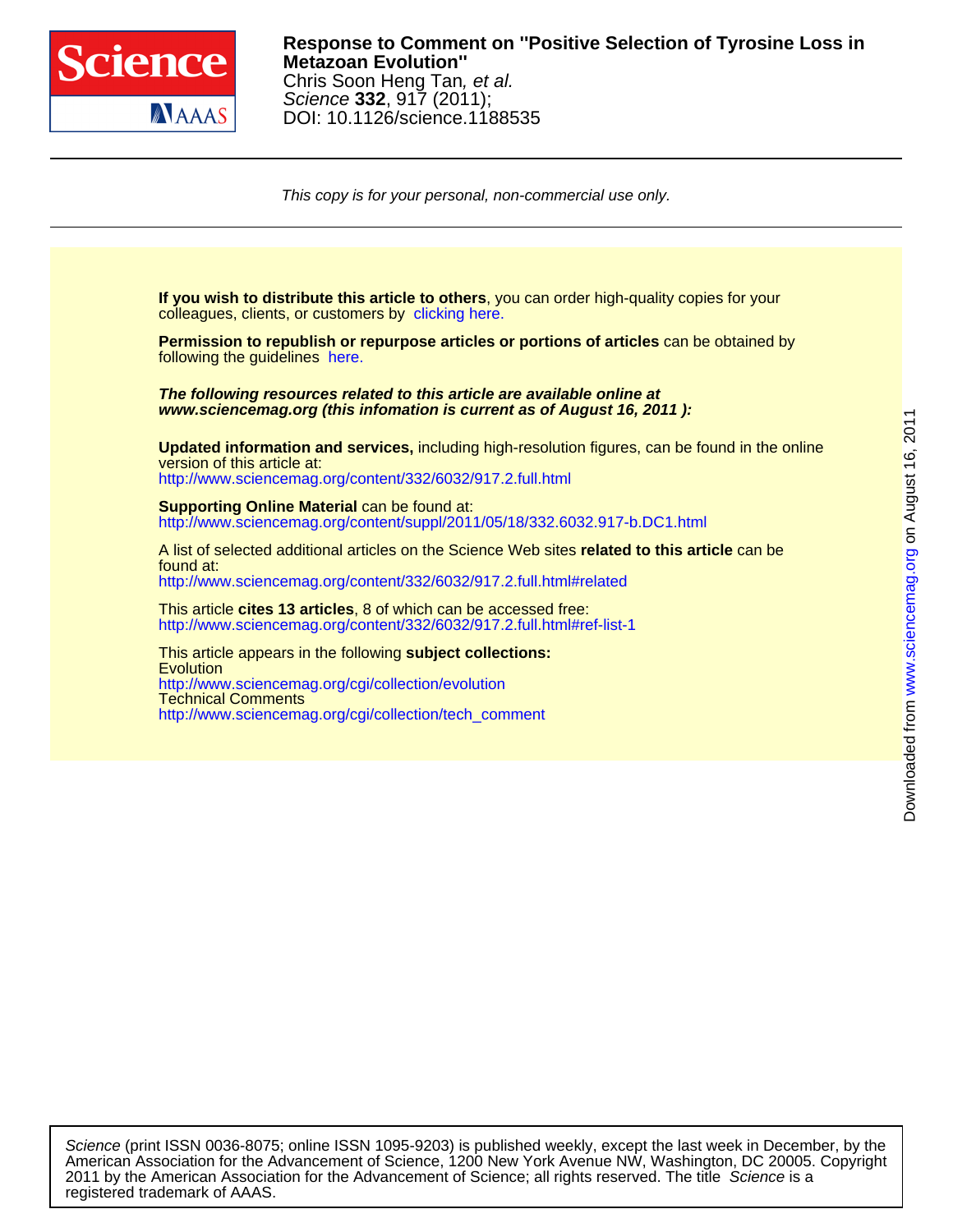# Response to Comment on "Positive Selection of Tyrosine Loss in Metazoan Evolution"

Chris Soon Heng Tan,<sup>1,2,3</sup> Erwin M. Schoof,<sup>4,5</sup>\* Pau Creixell,<sup>4,5</sup>\* Adrian Pasculescu,<sup>1</sup> Wendell A. Lim,  $6$  Tony Pawson,  $1.2$  Gary D. Bader,  $1.2.3$  Rune Linding  $4.5$  †

Su et al. claim guanine-cytosine (GC) content variation can largely explain the observed tyrosine frequency variation, independent of adaptive evolution of cell-signaling complexity. We found that GC content variation, in the absence of selection for amino acid changes, can only maximally account for 38% of the observed tyrosine frequency variation. We also uncovered other mechanisms acting to reduce tyrosine phosphorylation that further support our previous proposal.

The expression of Src tyrosine kinase in<br>the unicellular yeast *Schizosaccharomyces*<br>pombe and *Saccharomyces cerevisiae*,<br>whose genomes encode no tyrosine kinase is the unicellular yeast Schizosaccharomyces whose genomes encode no tyrosine kinase, is toxic due to deleterious tyrosine phosphorylation  $(1, 2)$ . This raises the question of how metazoans have evolved to accommodate the numerous tyrosine kinases encoded in their genomes (e.g., 90 tyrosine kinases in humans). We proposed that an observed tyrosine depletion (OTD) in metazoan proteins—in addition to tyrosine phosphatase and spatiotemporal/contextual regulation of tyrosine kinases—helps reduce deleterious tyrosine phosphorylation  $(3, 4)$ . We further proposed that this accounts, at least in part, for the observed negative correlation of genomic tyrosine frequency  $(Freq<sub>Tyr</sub>)$  with cell type number and tyrosine kinase number ( $Num<sub>TvrKin</sub>$ ) across different species (3). The mutational forces changing GC content, briefly mentioned in our original paper and highlighted by Su et al. (5), might have facilitated the OTD. However, we disagree with Su et al. that "biased nucleotide substitutions  $(A/T \rightarrow G/C)$ removed spurious tyrosine phosphorylation sites, a random genomic dynamics independent of the adaptive evolution of cell-signaling complexity" and that GC content variation can explain most of the observed variation in  $Freq<sub>Tyr</sub>$ .

Genetic mutations generate phenotypic variation for selection forces to act upon. Hence, the observed high GC content in metazoans does not nullify our proposal. The concern is whether the OTD has been passively driven, in the absence of

\*These authors contributed equally to this work. †To whom correspondence should be addressed. E-mail: linding@cbs.dtu.dk

selection for amino acid changes, by (i) the mutational forces behind high GC content and (ii) the selection for their effects at the nucleotide level (e.g., transcription and translation) that we collectively termed GC directional force (GC force). We computed a GC-content measure minimally influenced by amino acid selection: GC content at the third position of all four-fold degenerate codons (GC4). We correlated  $Freq<sub>Tyr</sub>$  with GC4 content to quantify how much OTD could be passively driven by GC force on protein-coding regions that can directly affect amino acid changes, in contrast to Su et al. who focus on GC content in noncoding regions. There are eight amino acids encoded by four-fold degenerate codons. The GC content at the third position for each of them (GC3) and the computed GC4 showed strong correlation with each other (see Fig. 1A). Thus, we conclude that GC4 content is a robust readout of global GC directional forces minimally influenced by amino acid selection. We also computed GC content at all codon positions  $(GC_{123})$  for comparison.

We found that variation in GC4,  $GC<sub>123</sub>$ , and  $Num<sub>TvKin</sub>$  can individually account for up to 37.6, 56.2, and 73.4% of variation in  $Freq_{Tvr}$ , respectively  $(R^2)$  (Fig. 1B). Adopting the approach by Su et al. to correct for phylogenetic relationship of species analyzed (gradual Brownian model), the statistical significance for the negative correlation of  $Freq_{\text{Tor}}$  with GC4, GC<sub>123</sub>, and  $Num_{TyrKin}$  is  $P = 8.5 \times 10^{-3}$ ,  $1.6 \times 10^{-3}$ , and  $1.8 \times 10^{-4}$  (subroutine test in R software), respectively (6). The GC4 content of a subset of species does correlate negatively with  $Freq<sub>Tvr</sub>$ (Fig. 1B, yellow ellipse), but the trend is reversed in several other lineages (Fig. 1B, blue ellipse). In contrast,  $Freq<sub>Tyr</sub>$  covaries more consistently with  $Num<sub>TvrKin</sub>$  across different lineages (Fig. 1B). Performing an orthogonal analysis using a generalized additive linear model (7, 8), which models the effects of multiple parameters on a variable simultaneously, we also observed that  $Freq<sub>Tvr</sub>$ correlates better with  $Num<sub>TvrKin</sub>$  than with GC4 (Table 1). These results invalidate Su et al.'s claim that GC content variation alone can explain most

of the observed variation in  $Freq_{Tyr}$ . As GC directional forces on coding regions directly influence amino acid frequency in the absence of selection forces, we question why Su et al. chose to emphasize the correlation of  $Freq<sub>Tyr</sub>$  with GC content variation in noncoding regions while not commenting on the results of GC4 variation in coding regions. As we are studying protein evolution, it is more relevant to focus on proteincoding DNA regions.

Although we previously acknowledged that other mechanisms may have contributed to the OTD, we supported our proposal with empirical data that human proteins with no detectable phosphotyrosines (non-pTyr proteins) have lost considerably more tyrosines than known tyrosinephosphorylated proteins (pTyr proteins), as compared with their S. cerevisiae orthologs (3). Here, we extended this analysis to S. pombe and reached the same conclusion (Fig. 2A). Yeasts are compared because they are the known eukaryotes phylogenetically closest to human that lack a dedicated phosphotyrosine signaling system, and we implicitly assume both species are informative of the ancestral tyrosine frequency. Our conclusion is supported by the observation that phenylalanine is not lost preferentially in either protein group (Fig. 2A). This is crucial because phenylalanine and tyrosine are structurally identical except for a phosphorylatable hydroxyl group on tyrosine, and are each encoded by two AT-rich codons (Phe: TTT and TTC; Tyr: TAT and TAC), and thus should be subjected to a similar degree of GC force. Hence, the observed preferential loss of tyrosine is due to the presence of its hydroxyl group and strongly supports the argument that signaling fidelity is a driving force behind OTD.

During evolution, phenylalanine and tyrosine are commonly substituted for each other because of their similar physicochemical properties and encoding codons [see BLOSUM matrices, for example (9)]. We investigated their substitution pattern from yeast to human. As expected, tyrosines in yeast are most frequently substituted with phenylalanine (~35%) in human, whereas phenylalanine and tryptophan in yeast are frequently substituted with tyrosine in human (Fig. 2B). However, we observe that the substitution of phenylalanine and tryptophan in yeast by tyrosine in human is significantly underrepresented in non-pTyr proteins compared with pTyr proteins  $(Fig. 2B) (P < 10^{-7})$ , Fisher's exact test, one-tailed). This phenomenon is minimally influenced by GC force because only  $T \leftrightarrow A$  substitution is required to directly switch between phenylalanine and tyrosine. We detected no statistical difference  $(P < 0.01$ , Fisher's exact test, two-tailed) in the substitution of tyrosine in yeast with phenylalanine and tryptophan in human between the two protein groups. Thus, constrained substitution of phenylalanine and tryptophan with tyrosine is possibly another mechanism contributing to OTD and supports our observation that there is selection pressure to remove tyrosines for signaling fidelity. ropsyrops the tractic superior of the content of the syron material and syron and syron and syron and syron and syron and syron and syron and syron and syron and syron and syron and syron and syron and syron and syron and

<sup>&</sup>lt;sup>1</sup>Samuel Lunenfeld Research Institute, Mount Sinai Hospital, Toronto, Canada. <sup>2</sup>Department of Molecular Genetics, University of Toronto, Toronto, Canada. <sup>3</sup>The Donnelly Centre, University of Toronto, Toronto, Canada. <sup>4</sup>The Institute of Cancer Research (ICR), London, UK.<sup>5</sup> Cellular Signal Integration Group (C-SIG), Center for Biological Sequence Analysis (CBS), Department of Systems Biology, Technical University of Denmark (DTU), DK-2800 Lyngby, Denmark. <sup>6</sup>Howard Hughes Medical Institute and Department of Cellular and Molecular Pharmacology, University of California, San Francisco, USA.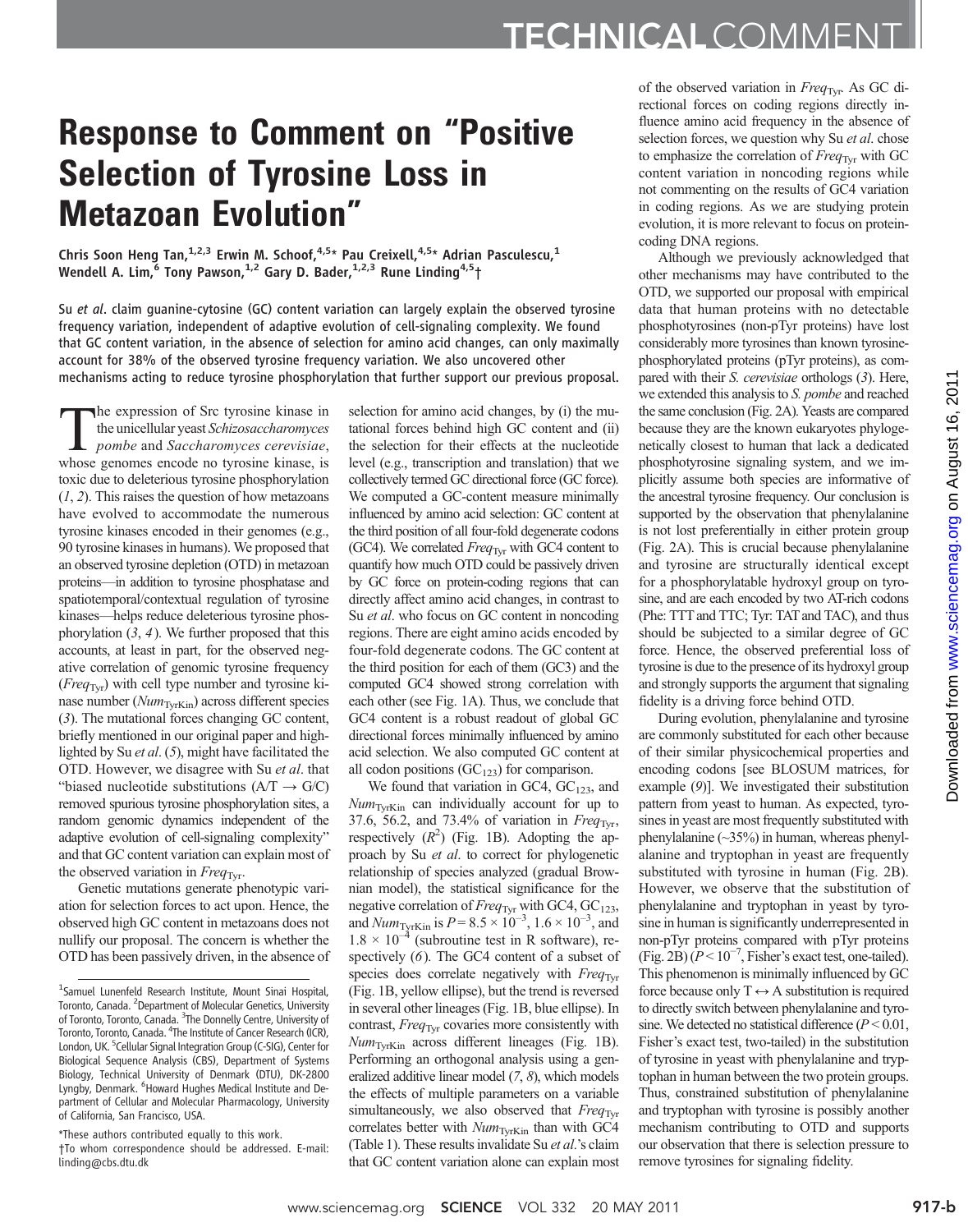

Downloaded from www.sciencemag.org on August 16, 2011 on August 16, 2011 [www.sciencemag.org](http://www.sciencemag.org/) Downloaded from

Fig. 1. (A) GC content at the third codon position (GC3) for each set of four-fold degenerate codons in all coding sequences in different species. The four-fold degenerate codon set of each amino acid are GCN (alanine), CGN (arginine), GGN (glycine), CTN (leucine), CCN (proline), TCN (serine), ACN (threonine), and GTN (valine). The species are sorted with decreasing evolutionary distance from human. The GC3 content for these eight amino acids are highly correlated with each other (average Pearson's correlation  $= 0.85$ , SD  $= 0.11$ ). GC3 content for all sets of four-fold degenerate codons are summed to derive the GC4 content for each species. The GC4 content is strongly correlated with GC3 content of these eight amino acids across the species analyzed (average Pearson's correlation =  $0.96$ , SD =  $0.036$ ). (B) Correlation of genomic tyrosine frequency (Freq<sub>Tyr</sub>) with GC4 content and inferred number of tyrosine kinases (Num<sub>TyrKin</sub>) in species analyzed. Num<sub>TyrKin</sub> are inferred as previously described (3) except for Monosiga brevicollis, which is based on (14). The low

Next, for the set of tyrosines that are conserved between human and S. cerevisiae as identified from sequence alignments, we applied the NetPhorest algorithm (10) to investigate their propensity to be phosphorylated by human tyrosine kinases that are influenced by residues flanking the tyrosines on primary sequences. In general, we found that tyrosines from human are less phosphorylatable by human tyrosine kinases than

Freq<sub>Tyr</sub> and high Num<sub>TyrKin</sub> observed in M. brevicollis is consistent with our proposed evolutionary model (3). The species analyzed are budding yeast (S. cerevisiae), choanoflagellate (M. brevicollis), worm (Caenorhabditis elegans), sea squirt (Ciona intestinalis), fly (Drosophila melanogaster), mosquito (Anopheles gambiae), zebrafish (Danio rerio), tetraodon pufferfish (Tetraodon nigroviridis), Japanese pufferfish (Takifugu rubripes), frog (Xenopus tropicalis), chicken (Gallus gallus), dog (Canis familiaris), cow (Bos taurus), mouse (Mus musculus), rat (Rattus norvegicus), chimpanzee (Pan troglodytes), and human (Homo sapiens). Looking at the closest pairs of species in five lineages (R.nor/M.mus, P.tro/H.sap, C.fam/B.tau, T.rub/T.nig, and D.mel/A.gam), a negative relationship between Freq<sub>Tyr</sub> and Num<sub>TyrKin</sub> is observed for all five species pairs. Contradicting Su et al.'s claim, a positive correlation between *Freq<sub>Tyr</sub>* and GC4 is observed for three species pairs (*C.fam/B.tau*, T.rub/T.nig, and D.mel/A.gam).

the corresponding tyrosines from S. cerevisiae (Fig. 2C)  $(P = 5.34 \times 10^{-5}$ , Wilcoxon Test). This suggests that there are selection forces favoring mutations flanking tyrosines that reduce tyrosine phosphorylation.

In summary, we contend that our analysis invalidates Su et al.'s claims. Furthermore, we uncovered multiple plausible mechanisms acting to reduce tyrosine phosphorylation. Hence, we

suggest that using GC content variation as an Occam's Razor, without considering the physicochemical properties of amino acids in relation to the study of biological systems, can compromise our understanding of similar phenomena. Su et al. concur with us that low  $Freq<sub>Tyr</sub>$  permitted the expansion of tyrosine kinases through reducing deleterious phosphotyrosines. Reciprocally, an increased  $Num<sub>TvKin</sub>$ , other than promoting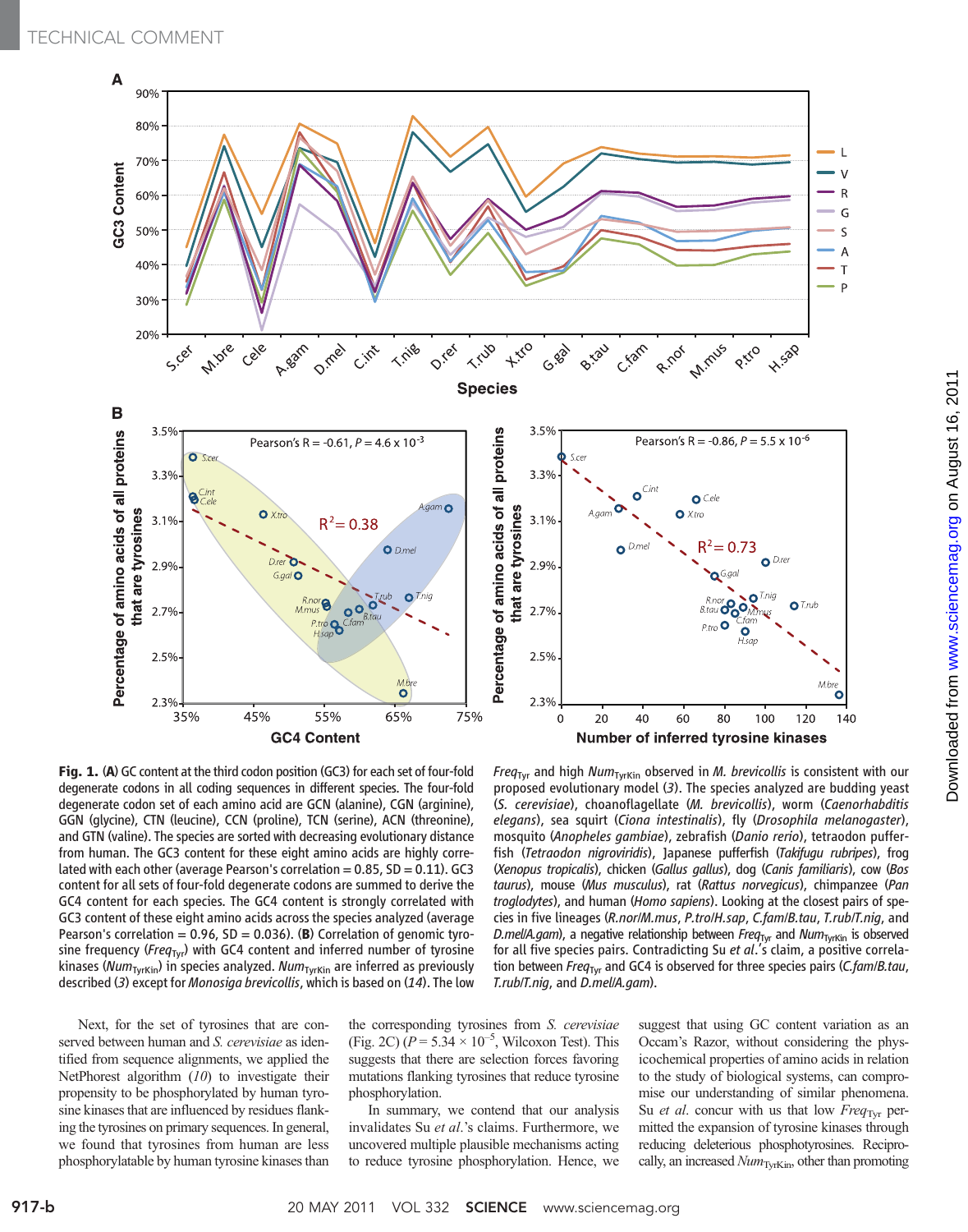Fig. 2. (A) Frequency of tyrosine, phenylalanine, and tryptophan in human tyrosinephosphorylated (pTyr) proteins, human non– tyrosine-phosphorylated (non-pTyr) proteins, and their protein orthologs in budding yeast (S. cerevisiae) and fission yeast (S. pombe). Tyrosine, but not phenylalanine and tryptophan, is preferentially depleted in non-pTyr proteins over pTyr proteins. Classification of pTyr and non-pTyr human proteins is based on empirical data [as previously described (3)], which are available in (15). Human protein orthologs in budding yeast and fission yeast are inferred using Inparanoid as described in (3), and only proteins with an inferred one-to-one orthologous relationship are used. Phenylalanine and tyrosine are structurally identical except for the hydroxyl group on tyrosine that renders the residue phosphorylatable. Tryptophan is also included for comparison because it is physicochemically similar to phenylalanine and tyrosine. Statistical significance indicated is for differences in the distribution between pTyr and Non-pTyr protein sets for observed differences in amino acid frequency of human-yeast orthologous protein pairs, computed with Mann-Whitney test (one-tailed) as previously described (3) using R  $(16)$ . (B) Observed substitution of phenylalanine and tryptophan by tyrosine between human and yeasts. Pairwise sequence alignments between orthologous protein pairs are performed using MAFFT with default parameters (17). We then computed the frequency of mutated phenylalanine and tryptophan being substituted with tyrosine from yeast to human and vice versa. To reduce error due to faulty alignments, residues with fewer than five identical aligned flanking residues out of 10 positions (five on each side) are excluded. We observed that the substitution rate of phenylalanine by tyrosine from yeast to human for pTyr proteins is similar to the rate for human to yeast. However, the rate is significantly lower for non-pTyr from yeast to human. Statistical significance of observed differences is computed with Fisher's exact test (one-tailed) using R. (C) Lower phosphorylation propensity of tyrosines in human compared to S. cerevisiae. Tyrosines conserved between human and S. cerevisiae, as identified from pairwise sequence alignments, are tested for their phosphorylation propensity by human tyrosine kinases using the NetPhorest algorithm (10). Proteins with experimentally observed phospho-tyrosines (pTyr) are tested separately from proteins that have no experimentally observed phospho-tyrosines (nonpTyr). The median probabilities are labeled for each data set, and the indicated P values were calculated using the Wilcoxon test.



Downloaded from www.sciencemag.org on August 16, 2011 on August 16, 2011 [www.sciencemag.org](http://www.sciencemag.org/) Downloaded from